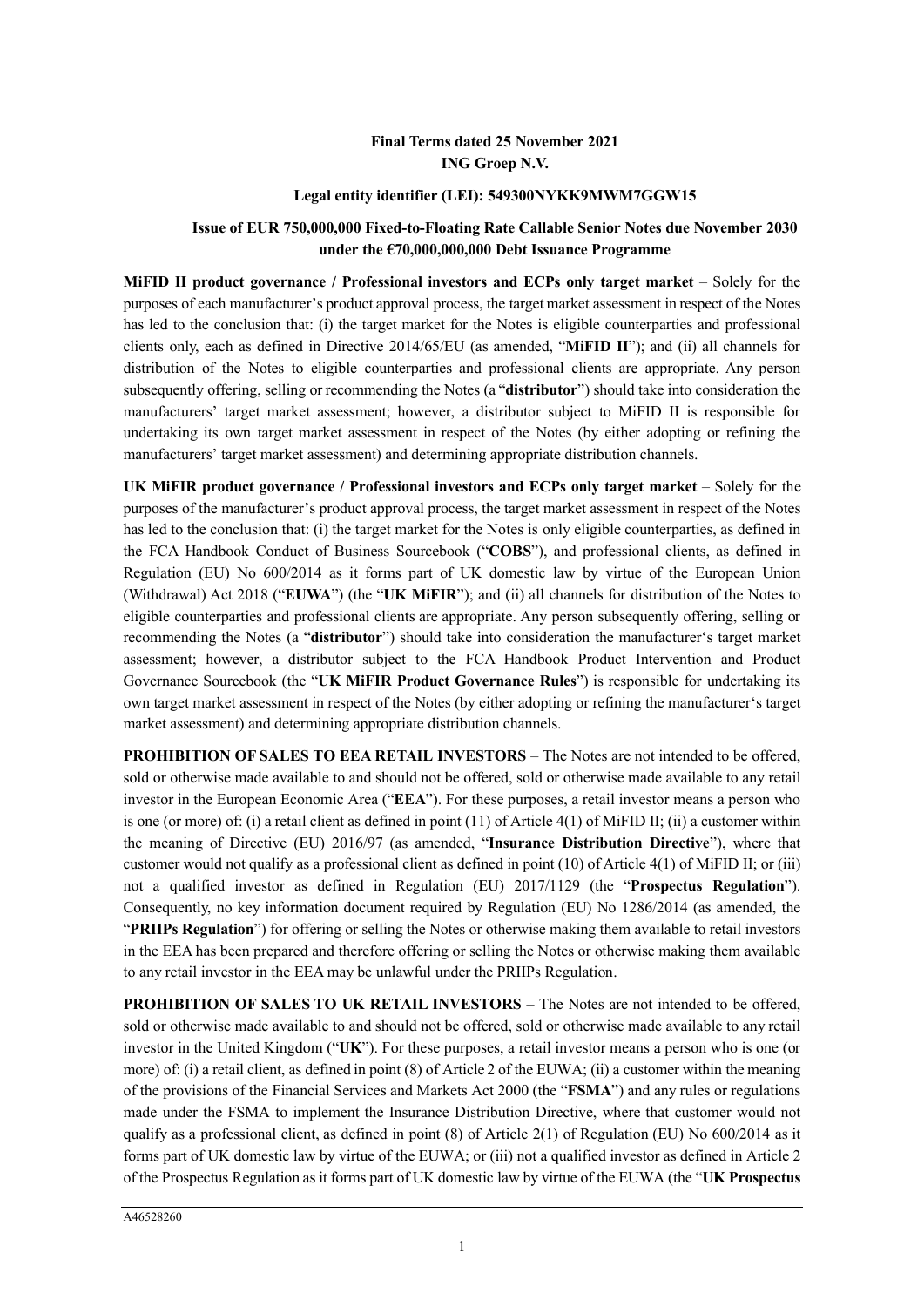**Regulation**"). Consequently no key information document required by the PRIIPs Regulation as it forms part of UK domestic law by virtue of the EUWA (the "**UK PRIIPs Regulation**") for offering or selling the Notes or otherwise making them available to retail investors in the UK has been prepared and therefore offering or selling the Notes or otherwise making them available to any retail investor in the UK may be unlawful under the UK PRIIPs Regulation.

The Prospectus referred to below (as completed by these Final Terms) has been prepared on the basis that any offer of Notes in any Member State of the European Economic Area (each, a "**Relevant State**") will be made pursuant to an exemption under the Prospectus Regulation from the requirement to publish a prospectus for offers of the Notes and any offer of the Notes in the UK will be made pursuant to an exemption under the UK Prospectus Regulation from the requirement to publish a prospectus for offers of Notes. Accordingly any person making or intending to make an offer in that Relevant State or the UK of the Notes may only do so in circumstances in which no obligation arises for the Issuer or any Dealer to publish a prospectus pursuant to Article 3 of the Prospectus Regulation (or the UK Prospectus Regulation, as the case may be) or supplement a prospectus pursuant to Article 23 of the Prospectus Regulation (or the UK Prospectus Regulation, as the case may be), in each case, in relation to such offer. Neither the Issuer nor any Dealer has authorised, nor do they authorise, the making of any offer of Notes in any other circumstances.

#### **Part A — Contractual Terms**

These Final Terms have been prepared for the purpose of Article 8 of Regulation (EU) 2017/1129, as amended, and must be read in conjunction with the base prospectus consisting of separate documents (i.e. (i) the securities note dated 26 March 2021 and its supplement(s) (if any) (the "**Securities Note**") and (ii) the registration document of ING Groep N.V. (the "**Issuer**") dated 26 March 2021, and its supplement(s) (if any)) (the "**Registration Document**" and together with the Securities Note, the "**Prospectus**")) pertaining to the  $\epsilon$ 70,000,000,000 Debt Issuance Programme. Terms used herein shall be deemed to be defined as such for the purposes of the Terms and Conditions of the Notes (the "**Conditions**") set forth in the Prospectus. Full information on the Issuer and the offer of the Notes is only available on the basis of the combination of the Prospectus, any supplements thereto and these Final Terms. The Prospectus and any supplements thereto are available for viewing at the Issuer's website (www.ing.com/Investor-relations/Fixed-incomeinformation.htm) and copies may be obtained from ING Groep N.V., c/o ING Bank N.V. at Foppingadreef 7, 1102 BD Amsterdam, The Netherlands.

Prospective investors should carefully consider the section "*Risk Factors*" in the Prospectus.

#### **General Description of the Notes**

| 1 | Issuer:             |                                                                                    | ING Groep N.V.                          |
|---|---------------------|------------------------------------------------------------------------------------|-----------------------------------------|
| 2 | (i)                 | Series Number:                                                                     | 236                                     |
|   | (11)                | Tranche Number:                                                                    | 1                                       |
|   |                     | (iii) Date on which the Notes will be<br>consolidated and form a single<br>series: | Not Applicable                          |
| 3 |                     | Specified Currency or Currencies:                                                  | Euro (EUR or $\epsilon$ )               |
| 4 |                     | <b>Aggregate Nominal Amount:</b>                                                   |                                         |
|   | (i)                 | Tranche:                                                                           | €750,000,000                            |
|   | (11)                | Series:                                                                            | €750,000,000                            |
| 5 | <b>Issue Price:</b> |                                                                                    | 99.723% of the Aggregate Nominal Amount |
|   |                     |                                                                                    |                                         |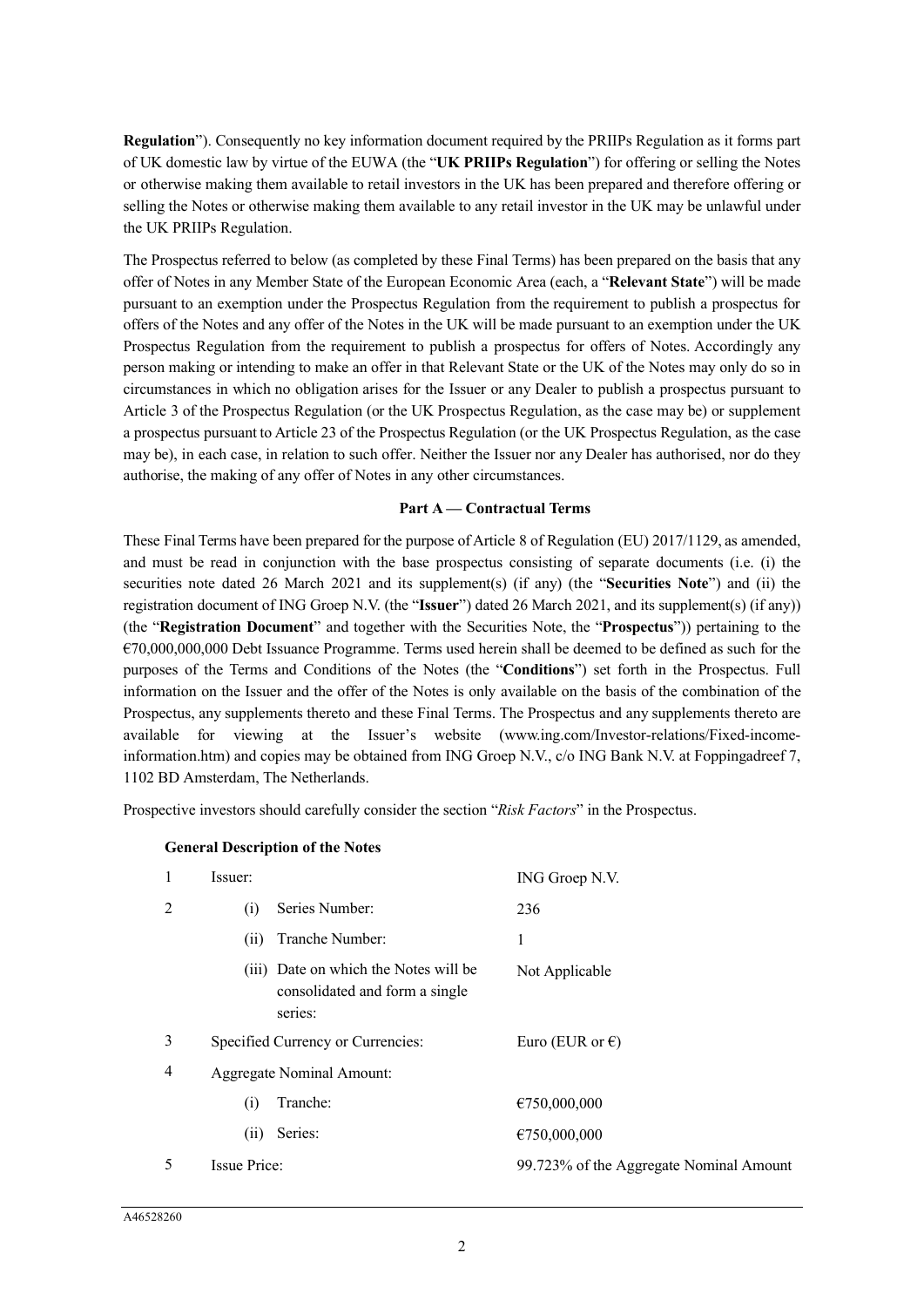| 6              | (i)             | <b>Specified Denominations:</b>            | €100,000                                                                                                                                                                                        |
|----------------|-----------------|--------------------------------------------|-------------------------------------------------------------------------------------------------------------------------------------------------------------------------------------------------|
|                | (ii)            | <b>Calculation Amount:</b>                 | Not Applicable                                                                                                                                                                                  |
| $\overline{7}$ | (i)             | Issue Date:                                | 29 November 2021                                                                                                                                                                                |
|                | (ii)            | Interest Commencement Date:                | <b>Issue Date</b>                                                                                                                                                                               |
| 8              | Maturity Date:  |                                            | Interest Payment Date falling in or nearest to<br>November 2030                                                                                                                                 |
| 9              | Interest Basis: |                                            | 0.875% fixed rate from (and including) the Issue<br>Date to (but excluding) the Optional Redemption<br>Date (further particulars specified in paragraph 14<br>below)                            |
|                |                 |                                            | 3 month EURIBOR + $0.880\%$ floating rate from<br>(and including) the Optional Redemption Date to<br>(but excluding) the Maturity Date (further<br>particulars specified in paragraph 15 below) |
| 10             |                 | Redemption/Payment Basis:                  | Subject to any purchase and cancellation or early<br>redemption, the Notes will be redeemed on the<br>Maturity Date at 100% of their Aggregate Nominal<br>Amount.                               |
| 11             |                 | Change of Interest Basis:                  | In accordance with paragraphs 14 and 15 below                                                                                                                                                   |
| 12             |                 | Put/Call Options:                          | <b>Issuer Call</b>                                                                                                                                                                              |
|                |                 |                                            | (further particulars specified in paragraph 17<br>below)                                                                                                                                        |
| 13             | (i)             | Status of the Notes:                       | Senior                                                                                                                                                                                          |
|                | Senior Notes:   | (i)(a) Waiver of set-off and Status of the | Waiver of set-off (Condition 2) applicable.                                                                                                                                                     |

# **Provisions relating to Interest (if any) payable**

| 14 | <b>Fixed Rate Note and Fixed Rate Reset Note</b><br><b>Provisions</b> |     |                               | Applicable (in relation to the period from (and<br>including) the Issue Date to (but excluding) the<br><b>Optional Redemption Date)</b>                                                                                 |  |
|----|-----------------------------------------------------------------------|-----|-------------------------------|-------------------------------------------------------------------------------------------------------------------------------------------------------------------------------------------------------------------------|--|
|    | Fixed Rate Note provisions:<br>(a)                                    |     |                               | Applicable                                                                                                                                                                                                              |  |
|    |                                                                       | (i) | Rate of Interest:             | 0.875% per annum payable annually in arrear                                                                                                                                                                             |  |
|    |                                                                       | (i) | Interest Payment Date(s):     | 29 November in each year, commencing on 29<br>November 2022, up to and including the Optional<br>Redemption Date, adjusted in accordance with the<br>Business Day Convention specified in sub-<br>paragraph $14(vii)$ . |  |
|    |                                                                       |     | (iii) Fixed Coupon Amount(s): | $E$ 875 per Specified Denomination                                                                                                                                                                                      |  |
|    |                                                                       |     | $(iv)$ Broken Amount $(s)$ :  | Not Applicable                                                                                                                                                                                                          |  |
|    |                                                                       | (v) | Day Count Fraction:           | Actual/Actual (ICMA)                                                                                                                                                                                                    |  |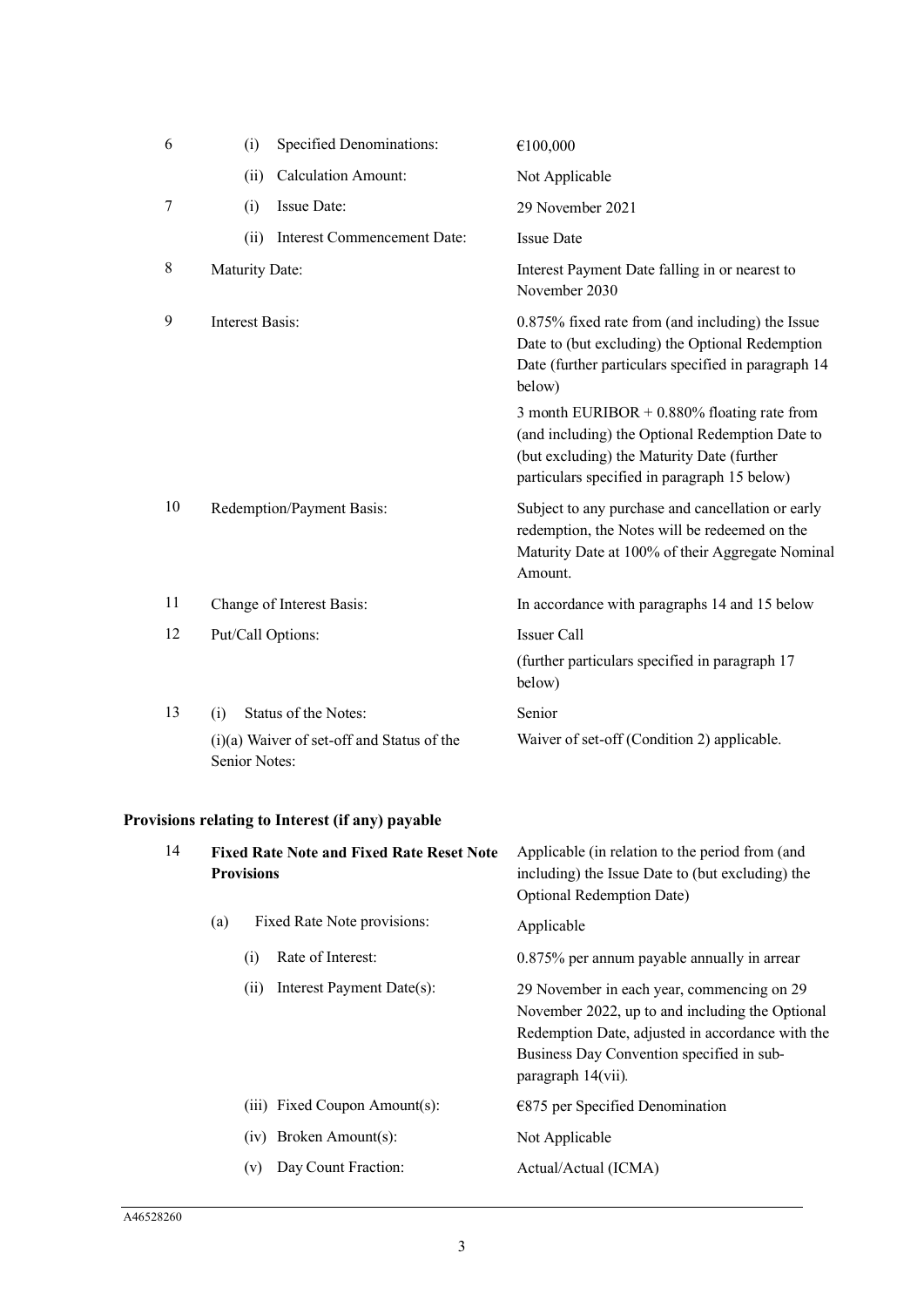|     |      |                                                                                                                        | 29 November in each year                                                                                                                                                                                                                                                                                                                                                                                                                                                                                                                                                             |
|-----|------|------------------------------------------------------------------------------------------------------------------------|--------------------------------------------------------------------------------------------------------------------------------------------------------------------------------------------------------------------------------------------------------------------------------------------------------------------------------------------------------------------------------------------------------------------------------------------------------------------------------------------------------------------------------------------------------------------------------------|
|     |      |                                                                                                                        | Following Business Day Convention (Unadjusted)                                                                                                                                                                                                                                                                                                                                                                                                                                                                                                                                       |
|     |      |                                                                                                                        | Not Applicable                                                                                                                                                                                                                                                                                                                                                                                                                                                                                                                                                                       |
|     |      |                                                                                                                        | No Additional Business Centre(s)                                                                                                                                                                                                                                                                                                                                                                                                                                                                                                                                                     |
|     |      | Interest Amount(s) (if not the<br>Calculation Agent):                                                                  | ING Bank N.V. as Calculation Agent                                                                                                                                                                                                                                                                                                                                                                                                                                                                                                                                                   |
|     |      | of calculating interest for Fixed Rate<br>Notes:                                                                       | None                                                                                                                                                                                                                                                                                                                                                                                                                                                                                                                                                                                 |
| (b) |      |                                                                                                                        | Not Applicable                                                                                                                                                                                                                                                                                                                                                                                                                                                                                                                                                                       |
|     |      |                                                                                                                        | Applicable (in relation to the period from (and<br>including) the Optional Redemption Date to (but<br>excluding) the Maturity Date                                                                                                                                                                                                                                                                                                                                                                                                                                                   |
|     | (i)  | Specified<br>Period(s)/Specified<br><b>Interest Payment Dates:</b>                                                     | The Specified Interest Payment Dates are 29<br>February 2030, 29 May 2030, 29 August 2030 and<br>29 November 2030, subject to adjustment in<br>accordance with the Business Day Convention<br>specified in 15(ii) below                                                                                                                                                                                                                                                                                                                                                              |
|     | (ii) |                                                                                                                        | Modified Following Business Day Convention<br>(Adjusted)                                                                                                                                                                                                                                                                                                                                                                                                                                                                                                                             |
|     |      |                                                                                                                        | No Additional Business Centre(s)                                                                                                                                                                                                                                                                                                                                                                                                                                                                                                                                                     |
|     |      | and Interest Amount(s) is/are to be<br>determined:                                                                     | Screen Rate Determination                                                                                                                                                                                                                                                                                                                                                                                                                                                                                                                                                            |
|     | (v)  | Party responsible for calculating the<br>Rate of Interest and Interest<br>Amount(s) (if not the Calculation<br>Agent): | ING Bank N.V. as Calculation Agent                                                                                                                                                                                                                                                                                                                                                                                                                                                                                                                                                   |
|     |      |                                                                                                                        | Not Applicable                                                                                                                                                                                                                                                                                                                                                                                                                                                                                                                                                                       |
|     |      |                                                                                                                        | Applicable                                                                                                                                                                                                                                                                                                                                                                                                                                                                                                                                                                           |
|     |      | - Reference Rate:                                                                                                      | 3 month EURIBOR                                                                                                                                                                                                                                                                                                                                                                                                                                                                                                                                                                      |
|     |      | - Interest Determination Date(s):                                                                                      | Second TARGET Business Day prior to the first<br>day in each Interest Period                                                                                                                                                                                                                                                                                                                                                                                                                                                                                                         |
|     |      | - Relevant Screen Page(s):                                                                                             | Reuters Page EURIBOR01                                                                                                                                                                                                                                                                                                                                                                                                                                                                                                                                                               |
|     |      |                                                                                                                        | Not Applicable                                                                                                                                                                                                                                                                                                                                                                                                                                                                                                                                                                       |
|     |      |                                                                                                                        | $+0.880\%$ per annum                                                                                                                                                                                                                                                                                                                                                                                                                                                                                                                                                                 |
|     | (x)  | Minimum Rate of Interest:                                                                                              | Not Applicable                                                                                                                                                                                                                                                                                                                                                                                                                                                                                                                                                                       |
|     |      |                                                                                                                        | (vi) Determination Dates:<br>(vii) Business Day Convention:<br>(viii) Interest Amount Adjustment:<br>(ix) Additional Business Centre(s):<br>(x) Party responsible for calculating the<br>(xi) Other terms relating to the method<br>Additional provisions in relation to Fixed<br>Rate Reset Notes<br><b>Floating Rate Note Provisions</b><br>Business Day Convention:<br>(iii) Additional Business Centre(s):<br>(iv) Manner in which the Rate of Interest<br>(vi) ISDA Determination:<br>(vii) Screen Rate Determination:<br>(viii) Linear Interpolation:<br>$(ix)$ Margin $(s)$ : |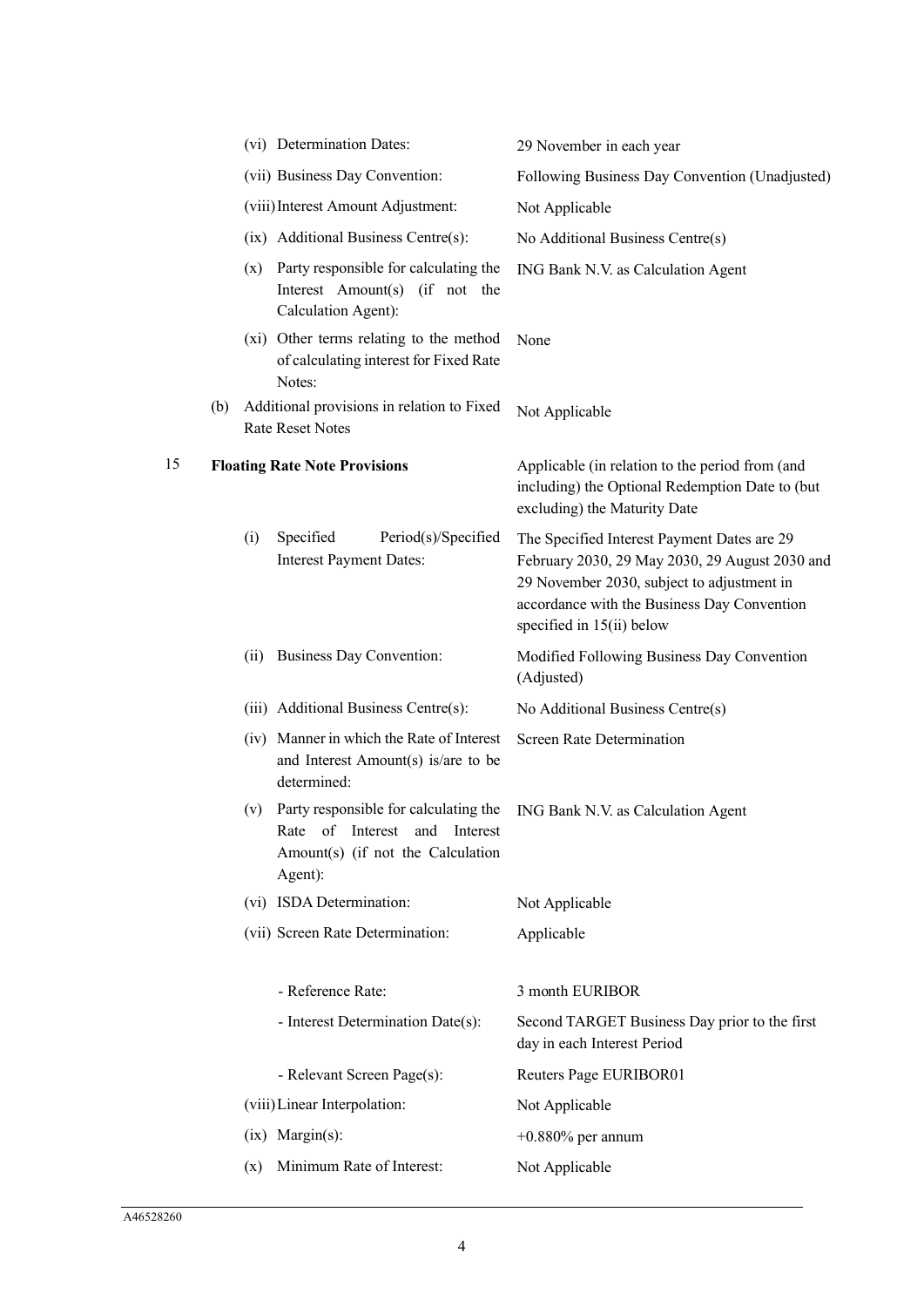| (xi) Maximum Rate of Interest:    | Not Applicable                             |
|-----------------------------------|--------------------------------------------|
| (xii) Day Count Fraction:         | Actual/360                                 |
| (xiii) Benchmark Discontinuation: | <b>Benchmark Discontinuation (General)</b> |
| (xiv) Pre-Cessation Trigger:      | Applicable                                 |
|                                   |                                            |

16 **Zero Coupon Note Provisions** Not Applicable

# **Provisions relating to Redemption**

| 17                                                  | <b>Issuer Call</b>     |                                                                                                                           | Applicable                            |  |
|-----------------------------------------------------|------------------------|---------------------------------------------------------------------------------------------------------------------------|---------------------------------------|--|
|                                                     | (i)                    | Optional Redemption Date(s):                                                                                              | 29 November 2029                      |  |
| Optional Redemption Amount<br>(ii)<br>of each Note: |                        |                                                                                                                           | $€100,000$ per Specified Denomination |  |
|                                                     |                        | (iii) If redeemable in part:                                                                                              | Not Applicable                        |  |
|                                                     |                        | (iv) Notice period:                                                                                                       | As per Conditions                     |  |
| 18                                                  | <b>Investor Put</b>    |                                                                                                                           | Not Applicable                        |  |
| 19                                                  | <b>Regulatory Call</b> |                                                                                                                           | Not Applicable                        |  |
| 20                                                  |                        | <b>Loss Absorption Disqualification Call</b>                                                                              | Applicable                            |  |
|                                                     | (i)                    | Optional Redemption Amount<br>of each Note:                                                                               | $€100,000$ per Specified Denomination |  |
|                                                     | (ii)                   | Notice period:                                                                                                            | As per Conditions                     |  |
|                                                     |                        | exclusion<br>(iii) Full<br>required<br>or<br>partial exclusion sufficient:                                                | Partial exclusion sufficient          |  |
| 21                                                  | Note:                  | <b>Final Redemption Amount of each</b>                                                                                    | $€100,000$ per Specified Denomination |  |
| 22                                                  |                        | <b>Early Redemption Amount</b>                                                                                            |                                       |  |
|                                                     | (i)                    | Early Redemption Amount of<br>Note<br>each<br>payable<br>on<br>redemption for taxation reasons<br>or on event of default: | Condition $6(f)(i)$ applies           |  |
|                                                     | (ii)                   | Notice period:                                                                                                            | As per Conditions                     |  |

# **General Provisions Applicable to the Notes**

| 23 | Form of Notes: |                                                 |  |  |
|----|----------------|-------------------------------------------------|--|--|
|    | Form:<br>(1)   | Bearer Notes:                                   |  |  |
|    |                | Temporary Global Note exchangeable for a        |  |  |
|    |                | Permanent Global Note which is exchangeable for |  |  |
|    |                | Definitive Notes only on the occurrence of an   |  |  |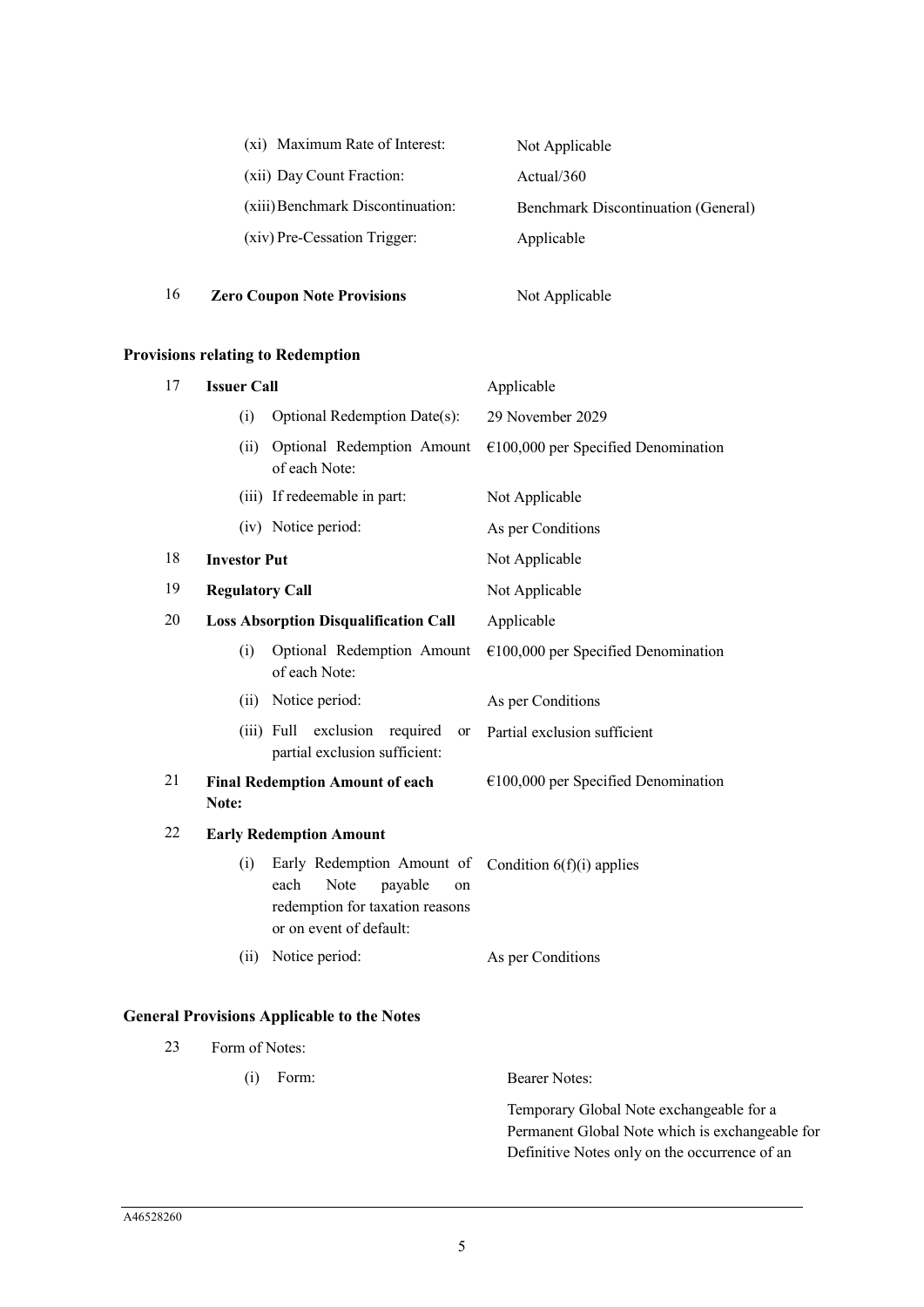|    |                                                                                                             | Exchange Event, subject to mandatory provisions of<br>applicable laws and regulations |
|----|-------------------------------------------------------------------------------------------------------------|---------------------------------------------------------------------------------------|
|    | New Global Note:<br>(11)                                                                                    | <b>Yes</b>                                                                            |
| 24 | Additional Financial Centre(s) or other<br>special provisions relating to Payment<br>Dates:                 | Not Applicable                                                                        |
| 25 | Talons for future Coupons to be attached to<br>Definitive Notes (and dates on which such<br>Talons mature): | No.                                                                                   |

# **Responsibility**

The Issuer accepts responsibility for the information contained in these Final Terms. To the best of the knowledge of the Issuer the information contained in these Final Terms is in accordance with the facts and makes no omission likely to affect their import.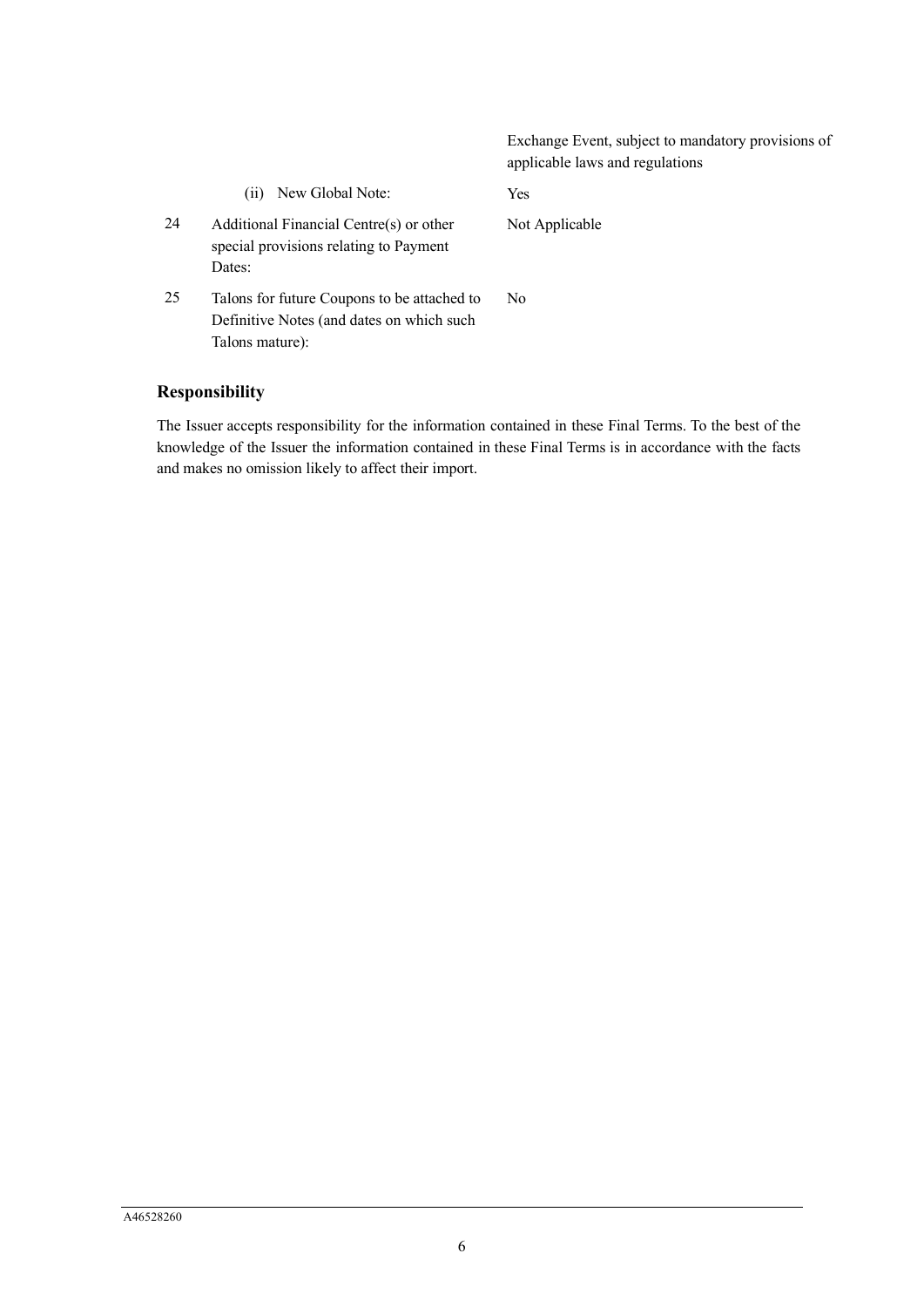Signed on behalf of the Issuer:

By: .................................................... *Duly authorised*

By: .................................................... *Duly authorised*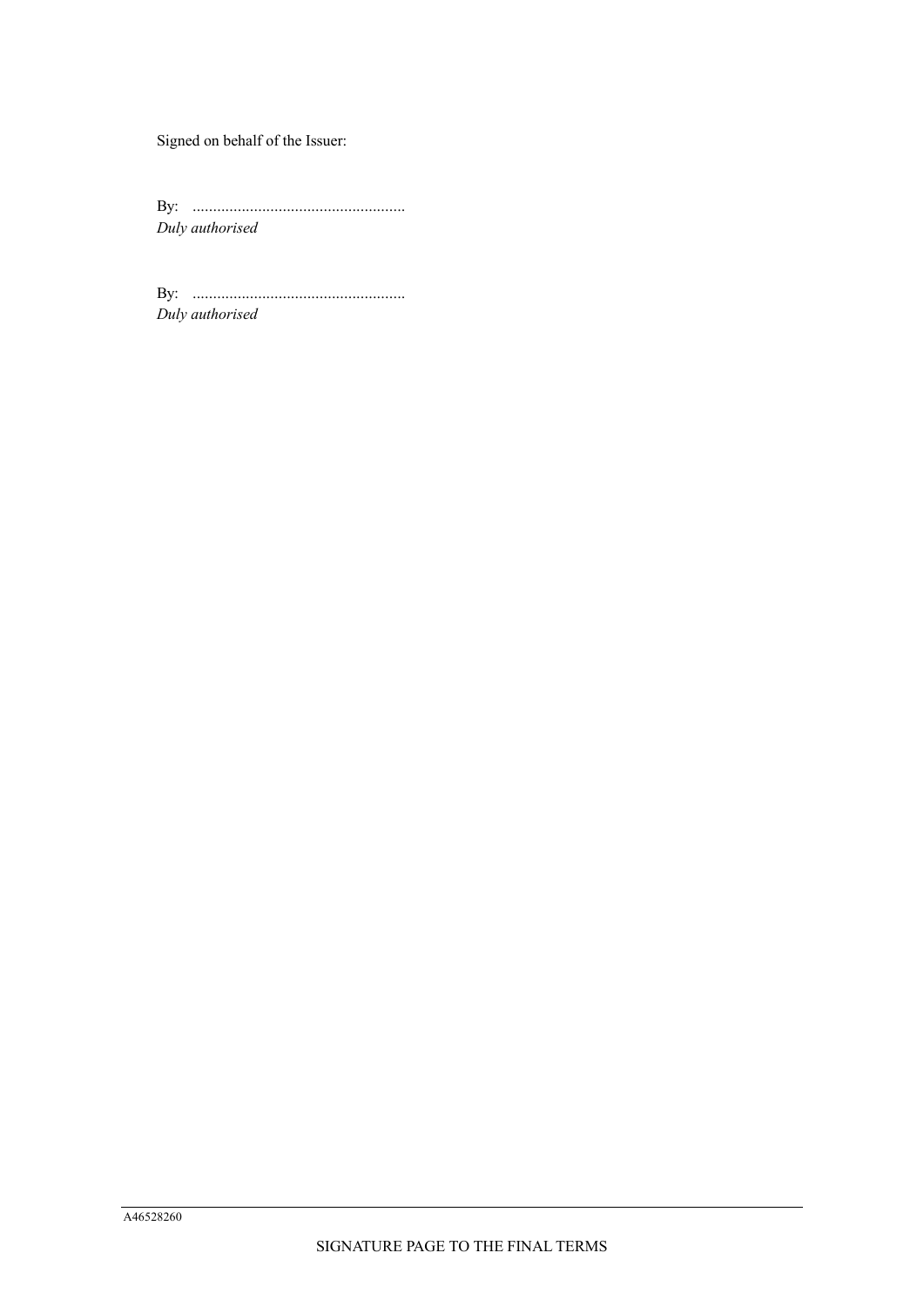### **Part B — Other Information**

# **1 Listing and Trading**

| (i)  | Listing and admission to trading:                                               | Application has been made by the Issuer (or on its behalf)<br>for the Notes to be admitted to trading on Euronext<br>Amsterdam with effect from the Issue Date. |
|------|---------------------------------------------------------------------------------|-----------------------------------------------------------------------------------------------------------------------------------------------------------------|
| (ii) | Estimate of total expenses related to $\epsilon$ 7,800<br>admission to trading: |                                                                                                                                                                 |

## **2 Ratings**

| Ratings: | The Notes to be issued have been rated |
|----------|----------------------------------------|
|          | $S\&P: A-$                             |
|          | Moody's: Baa1                          |
|          | Fitch: $A+$                            |
|          |                                        |

# **3 Interests of Natural and Legal Persons involved in the Issue**

Save for any fees payable to the Managers, so far as the Issuer is aware, no person involved in the issue of the Notes has an interest material to the offer. The Managers and their affiliates have engaged, and may in the future engage, in investment banking and/or commercial banking transactions with, and may perform other services for, the Issuer and its affiliates in the ordinary course of business.

### **4 Reasons for the offer and estimated net proceeds**

| (i) Reasons for the offer:   | The net proceeds from the issue of the Notes will be |  |
|------------------------------|------------------------------------------------------|--|
|                              | applied by the Issuer for its general corporate      |  |
|                              | purposes.                                            |  |
| (ii) Estimated net proceeds: | €746,047,500                                         |  |

### **5 Operational Information**

| (i)  | ISIN:                                                                                                                                                                                                                 | XS2413697140   |
|------|-----------------------------------------------------------------------------------------------------------------------------------------------------------------------------------------------------------------------|----------------|
| (ii) | Common Code:                                                                                                                                                                                                          | 241369714      |
|      | (iii) CMU Instrument Number:                                                                                                                                                                                          | Not Applicable |
|      | (iv) Other relevant code:                                                                                                                                                                                             | Not Applicable |
| (v)  | Any clearing system(s) other<br>than Euroclear Bank SA/NV and<br>Clearstream Banking, S.A., the<br>CMU, Euroclear Netherlands<br>and the Depository Trust<br>Company and the relevant<br>$identification number(s)$ : | Not Applicable |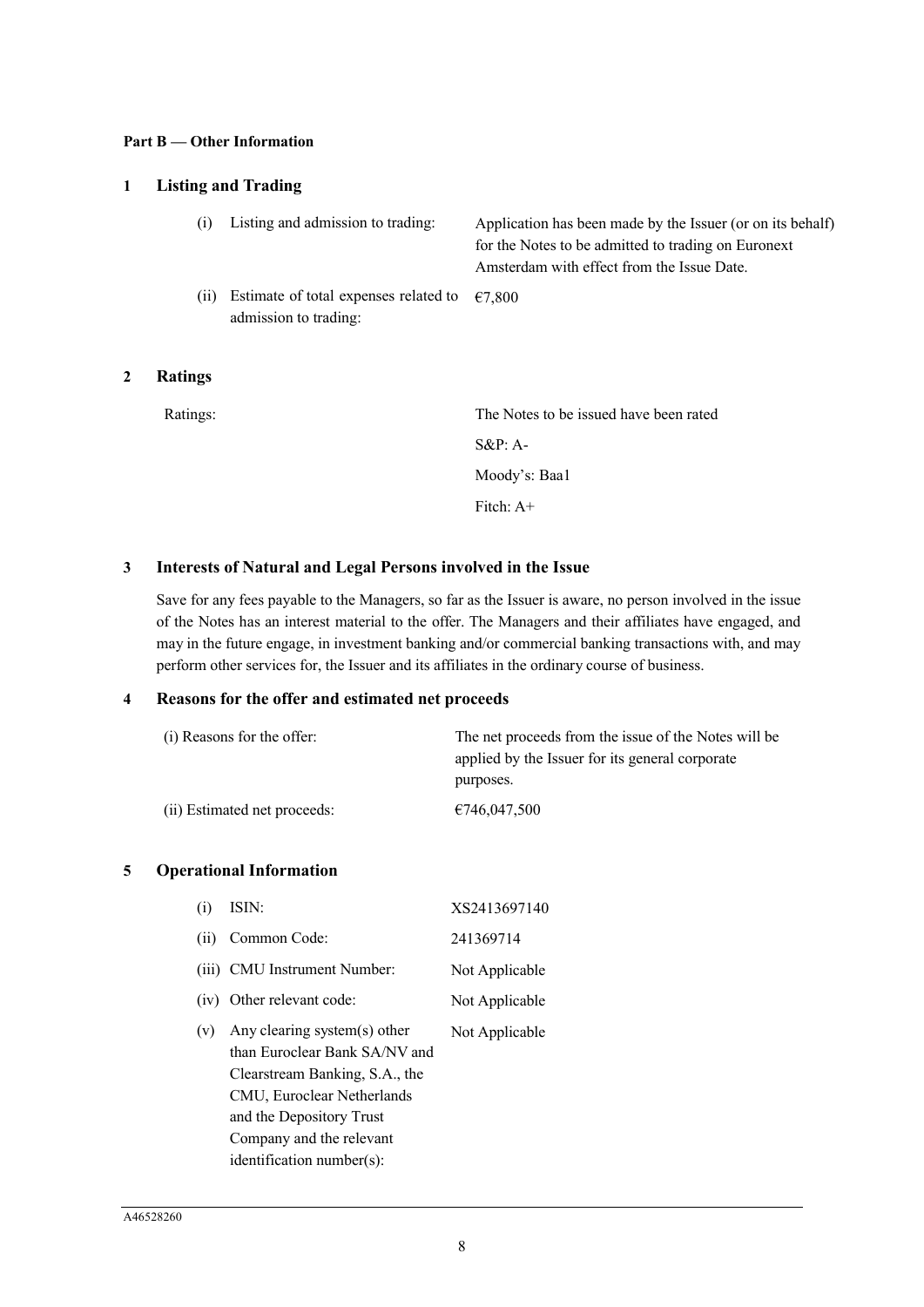| Delivery:<br>(V1)                                                                    | Delivery against payment                                                                                                                                                                                                                                                                                                               |
|--------------------------------------------------------------------------------------|----------------------------------------------------------------------------------------------------------------------------------------------------------------------------------------------------------------------------------------------------------------------------------------------------------------------------------------|
| (vii) Names and addresses of<br>additional Paying Agent(s) (if<br>$any)$ :           | Not Applicable                                                                                                                                                                                                                                                                                                                         |
| (viii) Name and address of<br>Calculation Agent (if not the<br>Calculation Agent):   | Not Applicable                                                                                                                                                                                                                                                                                                                         |
| (ix) Intended to be held in a manner<br>which would allow Eurosystem<br>eligibility: | Yes<br>Note that the designation "Yes" simply means that the<br>Notes are intended upon issue to be deposited with<br>one of the International Central Securities<br>Depositories as Common Safekeeper and does not<br>necessarily mean that the Notes will be recognised as<br>eligible collateral for Eurosystem monetary policy and |

intra day credit operations by the Eurosystem either upon issue or at any or all times during their life. Such recognition will depend upon the ECB being satisfied that Eurosystem eligibility criteria have been met.

**6 Distribution**

| (i)          | Method of distribution:                                 | Syndicated                                  |
|--------------|---------------------------------------------------------|---------------------------------------------|
| (ii)         | If syndicated, names of Managers:                       | <b>Joint Lead Managers:</b>                 |
|              |                                                         | <b>BNP</b> Paribas                          |
|              |                                                         | BofA Securities Europe SA                   |
|              |                                                         | Erste Group Bank AG                         |
|              |                                                         | ING Bank N.V.                               |
|              |                                                         | <b>Natixis</b>                              |
|              |                                                         | UBS AG London Branch                        |
|              |                                                         | UniCredit Bank AG                           |
|              |                                                         | <b>Co-Lead Managers:</b>                    |
|              |                                                         | Bayerische Landesbank                       |
|              |                                                         | Intesa Sanpaolo S.p.A.                      |
|              |                                                         | La Banque Postale                           |
|              |                                                         | Landesbank Hessen-Thüringen Girozentrale    |
|              | (iii) Stabilising Manager(s) (if any):                  | Not Applicable                              |
| (iv)         | If non-syndicated, name of Dealer:                      | Not Applicable                              |
| (v)          | Total commission and concession:                        | Not Applicable                              |
|              | (vi) U.S. Selling Restrictions:                         | Reg. S Compliance Category 2; TEFRA D Rules |
| (vii) ERISA: |                                                         | Not Applicable                              |
|              | (viii) Prohibition of Sales to EEA Retail<br>Investors: | Applicable                                  |